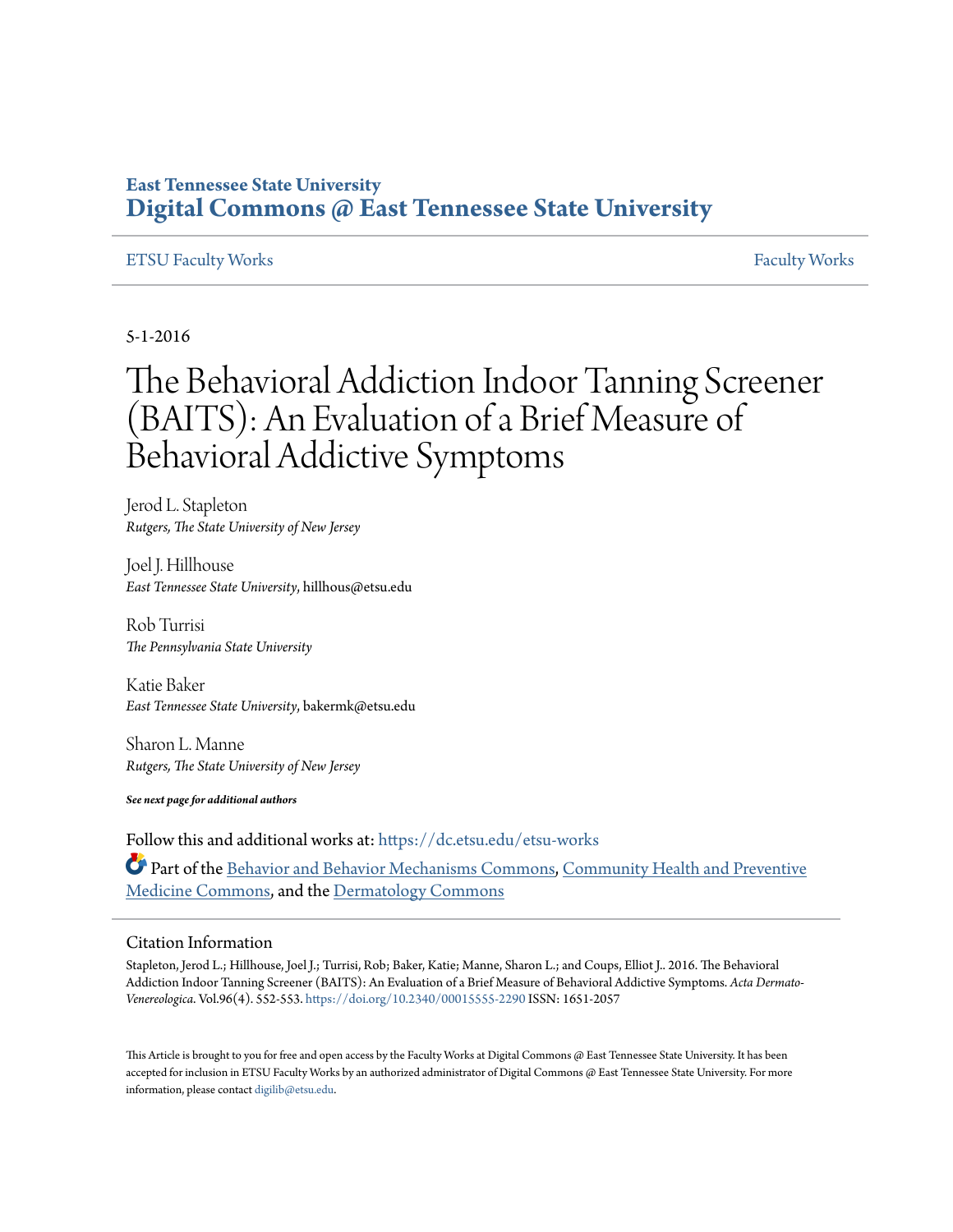## The Behavioral Addiction Indoor Tanning Screener (BAITS): An Evaluation of a Brief Measure of Behavioral Addictive Symptoms

## **Copyright Statement**

© 2016 The Authors. This document was originally published in *[Acta Dermato-Venereologica](https://doi.org/10.2340/00015555-2290)*.

## **Creative Commons License**

**[Creative](http://creativecommons.org/licenses/by-nc/4.0/)** 

**This work is licensed under a** [Creative Commons Attribution-Noncommercial 4.0 License](http://creativecommons.org/licenses/by-nc/4.0/) Attribution-

Noncommercial

4.0 **Creator(s)** License Jerod L. Stapleton, Joel J. Hillhouse, Rob Turrisi, Katie Baker, Sharon L. Manne, and Elliot J. Coups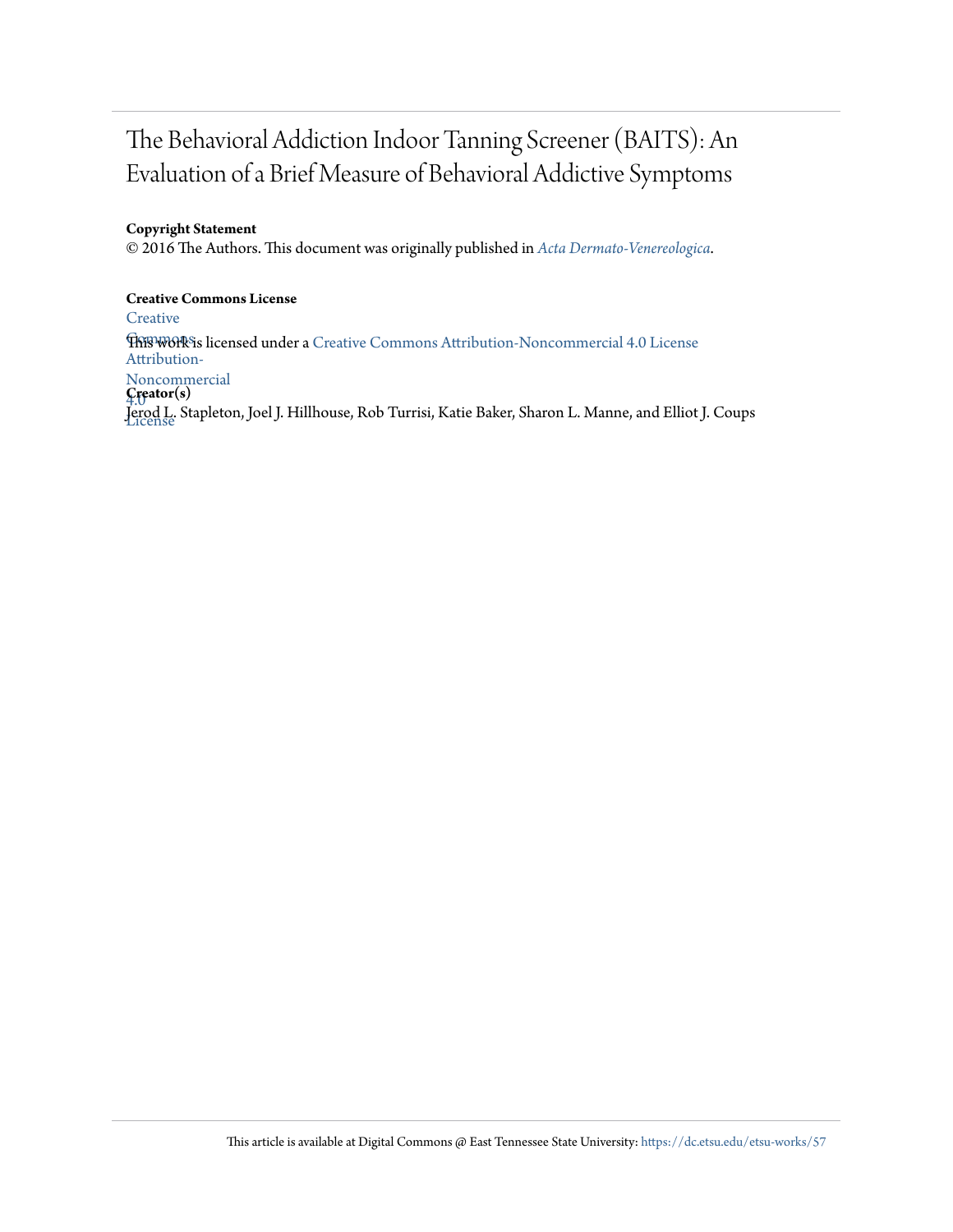#### **SHORT COMMUNICATION**

## **The Behavioral Addiction Indoor Tanning Screener (BAITS): An Evaluation of a Brief Measure of Behavioral Addictive Symptoms**

#### $J$ erod  $L$ . Stapleton<sup>ı</sup>, Joel J. Hillhouse<sup>2</sup>, Rob Turrisi<sup>3</sup>, Katie Baker<sup>2</sup>, Sharon L. Manne<sup>1</sup> and Elliot J. Coups<sup>1</sup>

*1 Division of Population Sciences, Rutgers Cancer Institute of New Jersey, Rutgers, The State University of New Jersey, 195 Little Albany Street, Room 5570, New Brunswick NJ, 08901, 2 Department of Community and Behavioral Health, East Tennessee State University, Johnson City, 3 Department of Biobehavioral Health, The Pennsylvania State University, University Park, PA, USA. E-mail: staplejl@cinj.rutgers.edu Accepted Nov 12, 2015; Epub ahead of print Nov 16, 2015*

The use of indoor tanning beds (IT) that emit artificial ultraviolet radiation (UVR) is associated with an increased risk of skin cancer, particularly among frequent users (1–3). The physiologically reinforcing nature of UVR (4) may lead to symptoms of addiction to tanning among a subset of frequent IT users (5, 6). There is a need for evidence-based brief screening assessments to identify such users in order to further our understanding of the experience of tanning addiction. Although tanning addiction assessments have been developed by adapting existing substance addiction assessments (7), researchers have raised concerns about their validity  $(5, 8, 9)$  and assessment results do not appear to correspond to actual tanning behavior (9).

The aim of this study is to evaluate the Behavioral Addiction Indoor Tanning Screener (BAITS), a novel screening assessment for symptoms of IT addiction. The BAITS was developed based on the behavioral addiction disorder model described for the first time in the recently published Diagnostic and Statistical Manual of Mental Disorders, Fifth Edition (10). The fundamental feature of a behavioral addiction is diminished control over a behavior that subsequently becomes disruptive, problematic, or harmful to an individual (10, 11). Diminished control over addictive behavior is characterized by impulses and temptations that lead to urges or cravings for the behavior that are difficult to resist. The BAITS is designed to capture the experience of diminished control and urges to use IT that would be expected in a behavioral addiction model of IT. Following our preliminary analyses of the BAITS assessment survey items (see Appendix  $S1<sup>1</sup>$ ), we created scoring criteria to classify participants as symptomatic of IT addiction based on their responses to the BAITS. In this study, we examined the validity of these classifications by comparing IT users who screened positive on the BAITS to those who did not on The Structured Interview for Tanning Abuse and Dependence (SITAD) clinical assessment (8) as well as IT behavior assessed 6 months later.

### METHODS AND MATERIALS

Participants were undergraduate students aged 18 years and older who attended a southeastern United States university. E-mail in-

vitations to the online survey study were sent to a random sample of 700 students drawn from a University-provided student list. E-mail receipt was confirmed for 360 individuals and 325 (90%) participated. Participants completed an online baseline survey that included the BAITS in the fall (October–November) and a 6-month follow-up survey to assess their subsequent IT use (April–May). Study compensation was \$10 for each completed assessment. Participants were excluded from the analysis if 1) they reported no prior use of IT  $(n=106)$ , 2) were over the age of 25 years (*n*=26), or 3) did not complete the follow-up assessment (*n* = 29). The university's Institutional Review Board approved the study and all participants provided informed consent.

BAITS assessment items were designed to reflect diminished control over IT and urges to use IT. Our preliminary analyses of the BAITS (see Appendix  $S1<sup>1</sup>$ ) were used to refine the measure by analyzing participants' response patterns to the assessment items. Table I presents the refined version of the BAITS that was used in the current analyses. In addition to the BAITS, the baseline assessment included the SITAD, a clinical assessment used to diagnose IT users as tanning dependent based on criteria for opioid dependence (8). The SITAD utilizes more than 50 items and a detailed scoring algorithm to produce these diagnoses. On the follow-up assessment, participants reported the number of times they used IT in the past 6 months using an item with an open-ended response (8). Extreme outliers were recoded to 3.29 standard deviations (SD) above the mean for analytic purposes (12).

Based on the findings from our preliminary analyses, we classified participants into one of 3 groups according to their responses to the BAITS: 1) participants who endorsed none of the items, 2) those who endorsed one item, and 3) those who endorsed two or more items. To assess the validity of these BAITS classifications, we compared these groups on their classification of tanning dependence on the SITAD (8) using a  $\chi^2$  difference test as well as the number of IT sessions reported on the follow-up survey using one-way ANOVA.

#### Table I. *The Behavioral Addiction Indoor Tanning Screener (BAITS)*

Instructions: Please read each of the following statements regarding your feelings and experiences related to your indoor tanning use. If you agree at all with the statement, please circle "Yes". If you do not agree at all, please circle "No".

| I think about indoor tanning too much.                                  | Yes No |  |
|-------------------------------------------------------------------------|--------|--|
| At times I have used money intended for something else such as Yes No   |        |  |
| bills or school fees to pay for my indoor UV tanning sessions.          |        |  |
| I would continue to indoor tan, even if it meant I could spend          | Yes No |  |
| less time on my hobbies and other interests.                            |        |  |
| I would be greatly distressed if I could not indoor tan anymore. Yes No |        |  |
| My urges to indoor tan keep getting stronger if I don't indoor Yes No   |        |  |
| tan.                                                                    |        |  |
| Sometimes I think about indoor tanning as soon as I wake up.            | Yes No |  |
| It's hard to ignore an urge to indoor tan.                              | Yes No |  |
|                                                                         |        |  |

When scoring the BAITS, a "yes" response to 2 or more of the items is considered a positive screen for symptoms of indoor tanning addiction.

<sup>1</sup> http://www.medicaljournals.se/acta/content/?doi=10.2340/00015555-2290